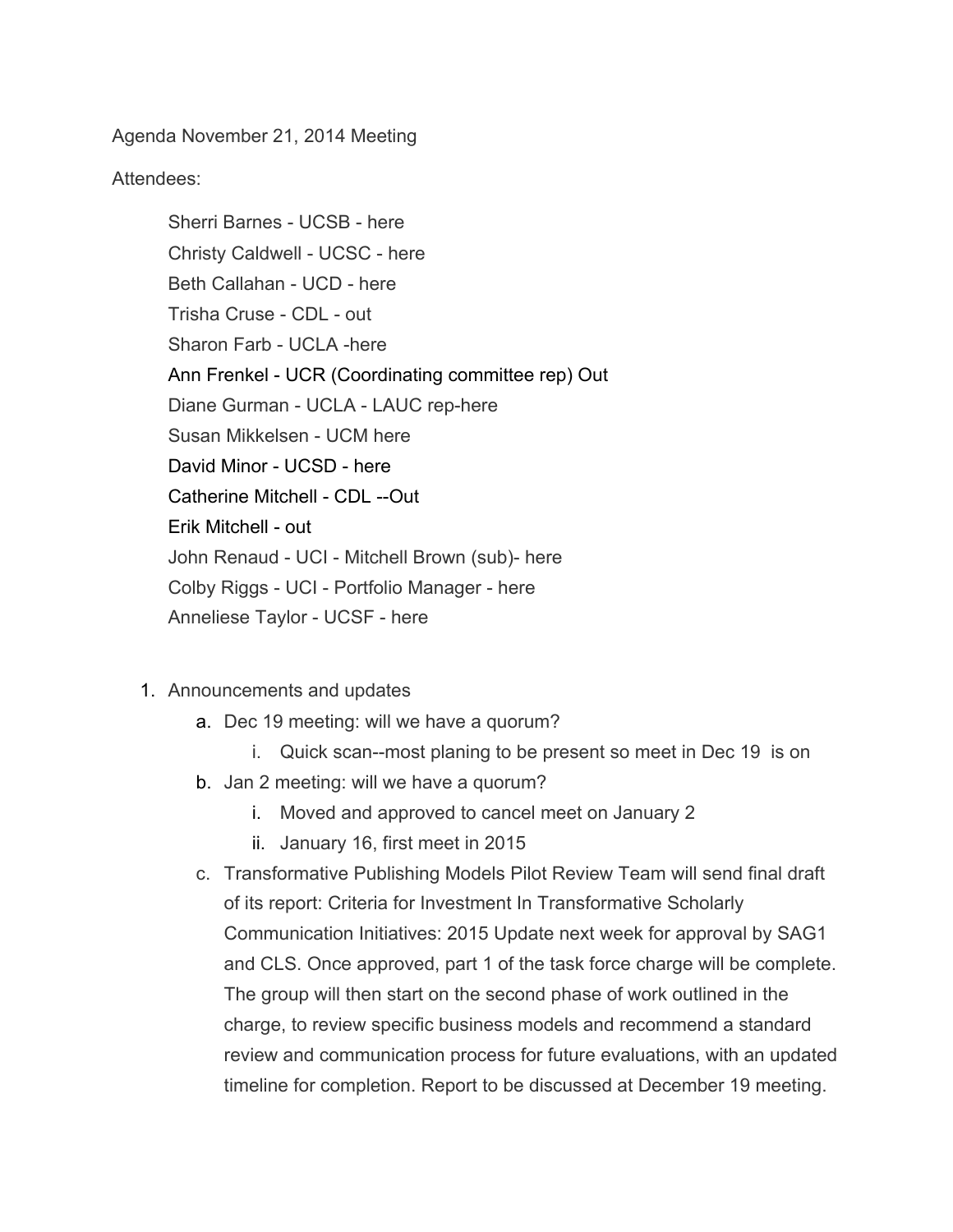- d. Inaugural Fair Use Week last week in February (sent via email from Sharon). If other campuses are interested it would be good to talk about what we might want to do. Sharon will share info from ARL and ALA about the planning process. Let's think about how someone on our campuses have used fair use - we could use these to share what's going on in this space.
- 2. CC report (Ann) Ann Out Ann provided report below
	- a. CC is looking at all the work plans, reviewing alignments with CoUL plan and priorities, as well as timelines.
	- b. The report from the Assessment from the consultant due on Dec. 19 to CoUL and CC.
	- c. CC would like SAG1 to ensure that they accept the Strategic Agenda for Data Curation (or to revise and update it as needed) and then post it in a publically accessible location. This is old business that Rosalie discovered we were originally asked to do and may have not done. It's not a big deal—just trying to not have loose ends
- 3. Discussion topics
	- a. [workplan](https://www.google.com/url?q=https%3A%2F%2Fwiki.library.ucsf.edu%2Fpages%2Fviewpage.action%3Ftitle%3DTable%2B2%2B-%2BPortfolio%2B-%2B%2BAssess%2Band%2BMonitor%26spaceKey%3DUCLSAG1&sa=D&sntz=1&usg=AFQjCNFydMff28QeGuiaDp3kRlVeNslonQ) version submitted to CC. (Thanks to Colby and everyone for the updates.) - Next steps?
		- i. Goal 3 (Team Basics document) SAG 1 approves for document . Beth will do some minor edits and send final back for posting and sharing
		- ii. Goal 4 (Stakeholder document)
		- iii. Goal 5 (Shared data strategies and services)
	- b. Team Basics [document](https://docs.google.com/document/d/1S_jyZ6SdbnLPKMV1Ql2JB5xqJM9rMZ9-sDrxzNAcdLY/edit?usp=sharing) discussion (Beth) SAG 1 approves for document. Beth will do some minor edits and send final back for posting and sharing